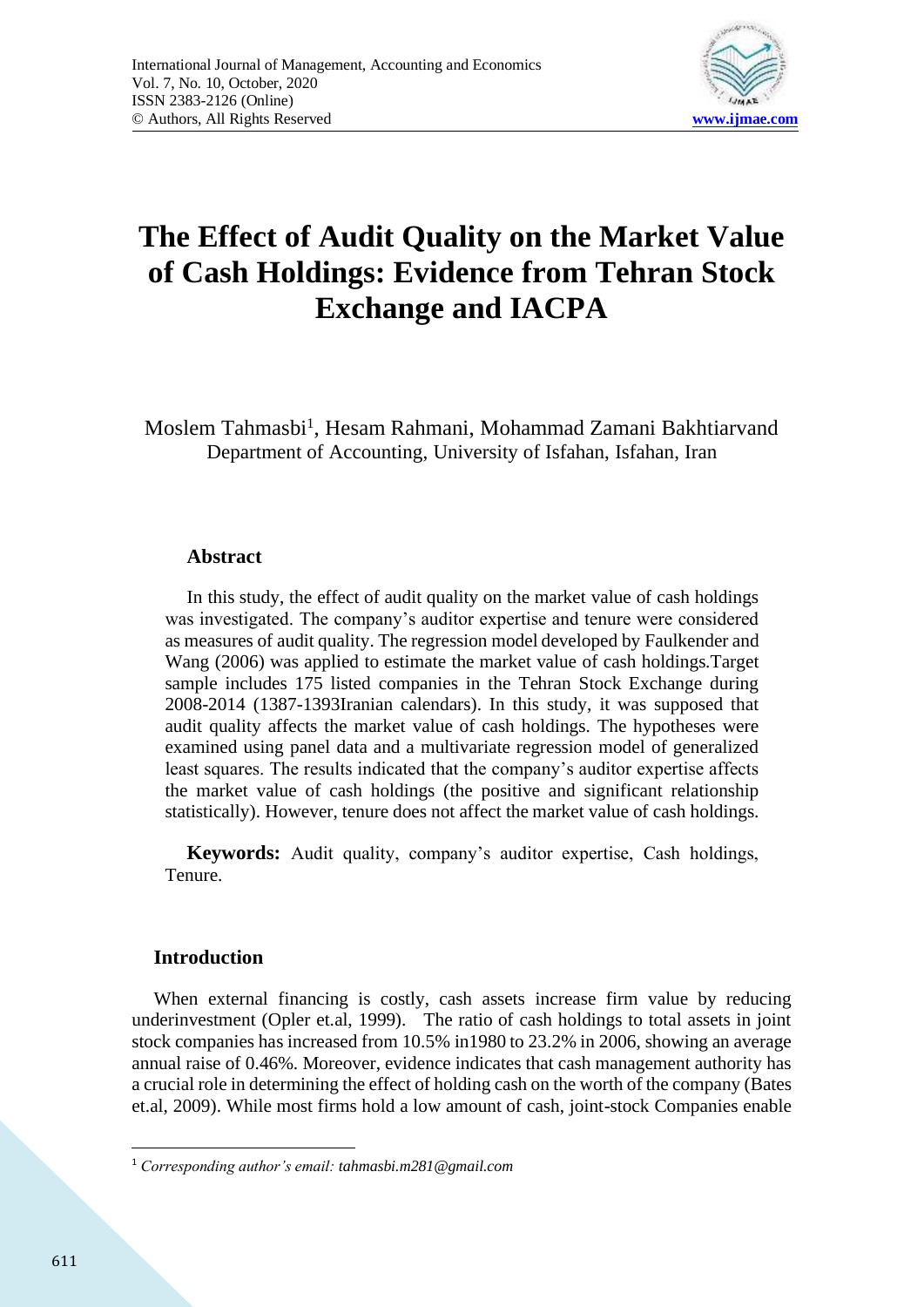

managers to easily and widely gain access to cash reserves, mostly optionally and without monitoring ( Dittmar, Mahrt-Smith,2007 and Bates et al., 2009).

Also, the agency theory states that additional cash may worse agency conflicts by providing optional funds for opportunist managers to financially support unprofitable projects and sections. (Harford et al., 2008) found that companies with entrenched managers tend to put cash on projects that reduce firm value. According to the agency theory, recent studies show that when managers are likely to transfer firm cash resources toward their interests or use them inappropriately, the probability to decrease cash holding value in investors goes up. For example, (Ditmar and Mart Smith, 2007) found that the market value of an extra dollar of cash holding is lower than of a dollar in companies with a weaker corporate governance structure.

Similarly, high-quality auditing facilitates external monitoring, so it prevents the potential and wrong use of cash holdings and waste of related cash values. High-quality auditing is forcing managers to provides high-quality financial reporting and facilitates external monitoring of outside shareholders and their assessment of the company's activities and performance. (Kim, Lee and Park ., 2014) used Auditor's expertise at the municipal, national and joint levels as a quality audit criterion. Following this research, (Masoulis et al, 2009) showed that cash holding value is less in dual-ownership firms due to more agency conflicts between controlling shareholders and minority shareholders. English Also, (Alimov, 2014) found that product market competition increases the holding cash value by forcing managers to be disciplined in order to reduce inefficiencies. (Fersard and Salva , 2010) also showed that cash value is higher for foreign companies listed on US stock markets due to stricter rules and greater level of disclosure requirements.

In this study, the effect of audit quality on the market value of cash holding has been investigated. High quality auditing facilitates external monitoring by preventing potential waste and abuse of cash holdings values. It also compels managers to provide high quality financial reporting to assist stakeholders for external monitoring and evaluating the company's activities and performance. Evidence suggests that firms audited by highquality auditors tend to provide more timely information about poor performance through timely loss recognition (Basso, 1997; Kim et al., 2003).

Early signs of poor performance enable stakeholders to set disciplinary measures against managers (Lafund and Roychhodori, Francis 2008; & Martin; 2010; Kim et al., 2011). Kim, Lee, and Park (2014) applied auditor expertise as the measure of audit quality at city, national, and joint levels. Following the above-mentioned study, here we used the auditor's expertise in auditing firms rated by the stock exchange and the community of certified public accountants, as well as the auditor's tenure, as the measure of audit quality. This study aims to find whether audit quality affects the market value of cash holdings.

### **Theoretical framework**

Investors and other market participants may not have an equivalent and correct understanding of fluctuations occurring at the optimal level of cash holdings and their effect on firm performance, while these deviations often are signs of fluctuations in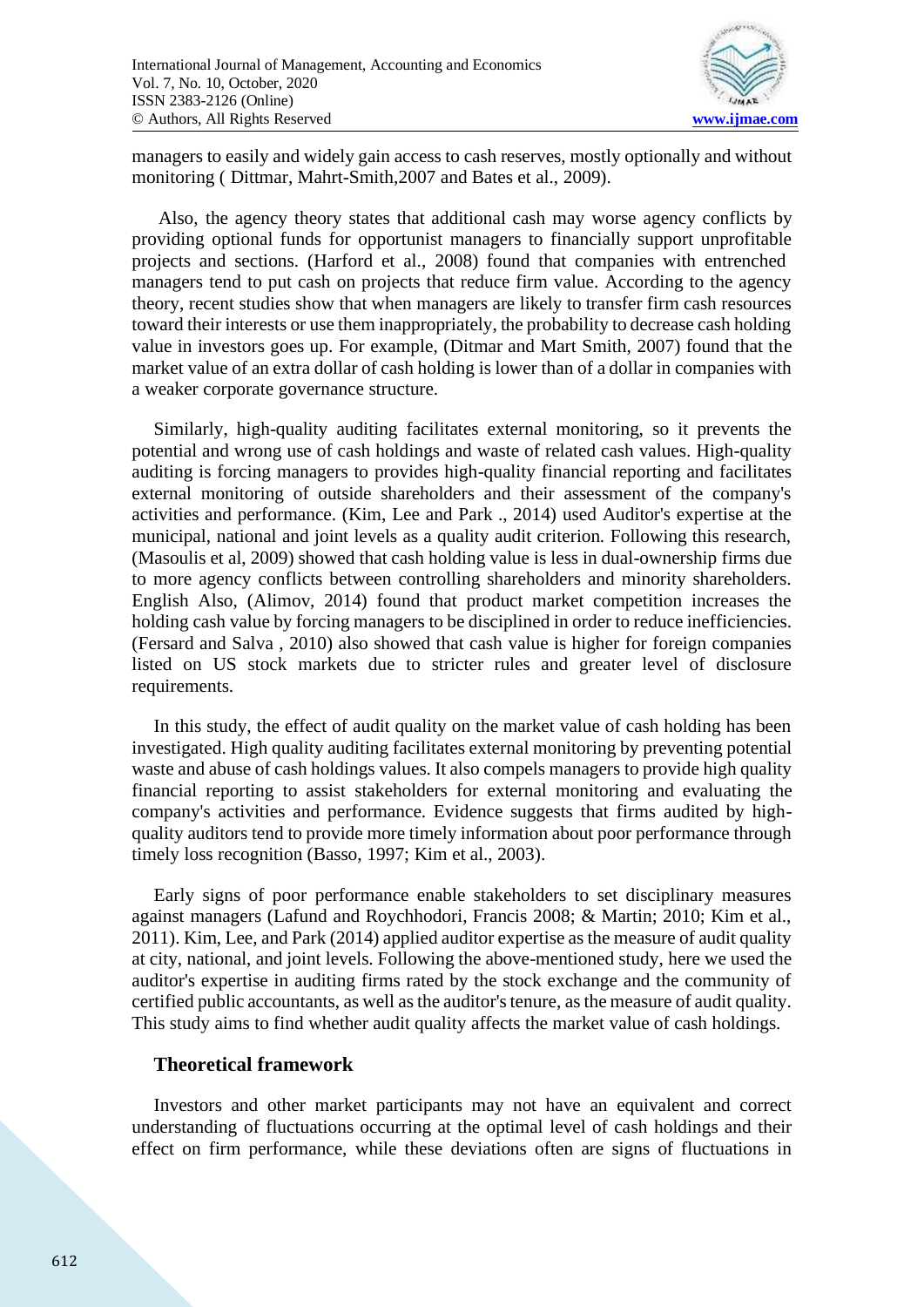

current and future corporate performance. According to the balancing theory, the firms determine their optimal cash level by setting a balance between the benefits and cost of holding cash. Firms identify their optimal cash level by determining the marginal value of cash holding. The important point is that when managers conduct a cost-benefit analysis and decide to increase the firm's value, the company would have an adequate level of cash (Johnny et al., 2004). Holding cash decrease the possibility of a financial crisis and is considered as a safe deposit to deal with unexpected losses. To maximize shareholder wealth, management should adjust the cash balance of the company somehow that marginal benefits resulting from keeping the cash would be equal to its marginal cost (Opler et al., 1999).

The maintenance costs of cash assets can lead to an agency conflict between managers and shareholders. Which in turn, could result in higher management authority; this ultimately harms shareholders' interests. in other words, because cash has a low rate of return and clearly affects market returns as well as corporate tax performance, maintaining a high level of cash can lead to opportunity costs for the company. On the other hand, lack of cash for firms that are subject to financial constraints may cause them to lose their investment opportunities and have a negative impact on company returns. The most important factor in maintaining excess cash is a problem resulting from asymmetric information. The existence of this factor leads to the acquisition of costly cash; In this situation, the company may increase its current assets to reduce the cost of outsourcing financing.

The main advantage of holding cash in inefficient capital markets is increasing the company's ability to take advantage of valuable investment opportunities and avoid expensive external financing. In such a situation, the company may increase its current assets in order to reduce the cost of outsourcing financing. The main advantage of cash holdings in inefficient capital markets is Increasing the ability to use valuable investment opportunities and avoiding expensive external financing.

However, holding Cash also can be costly. For example, managers and controlling shareholders may hold cash with opportunistic and for-profit motives in order to achieve their personal goals; the goals that do not necessarily match the goals of the company. On this basis, holding excess cash can be a sign of inefficient allocation of resource, and impose costs on the company

Among all company's assets, cash is the most sensitive one to agency conflicts between the managers and shareholders. Because managers can impose a great deal of control over cash expenditures with low monitoring. The theory of free cash flows predicts that additional cash for managers provides this opportunity to use it, because it can shelter them from external monitoring by capital suppliers (Jensen, 1986).

Evidence suggests that high-quality auditing improves the effectiveness of internal control systems which facilitates managerial optimal decisions and imposes managerial expropriation of the company's resources. This in turn increases the value of the company. It is worth mentioning that the size of high quality auditors can better reform the agency's conflicts, reduce related information asymmetry, improve efficiency of the investment by encouraging their owners to allocate more cash resources, thus investors are more likely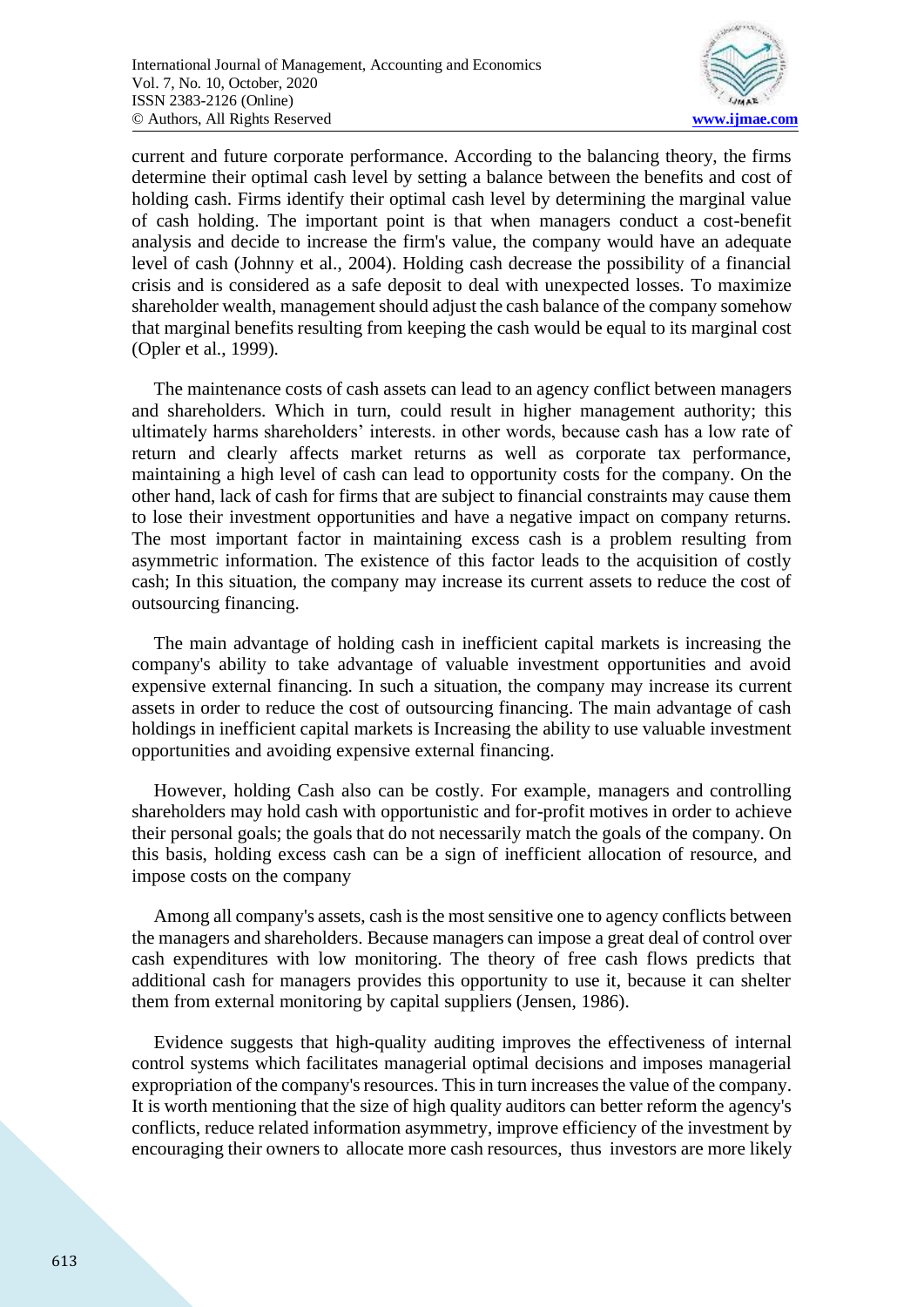

to assign cash assets with greater value in companies with high-quality auditor. In other words, high-quality auditing is used as an effective regulatory mechanism. As it increases investment efficiency. So it can be expected that higher quality audits would prevent the destruction of cash value leading market partners to give a higher value to cash assets.

## **Methodology**

### *Method of research*

The purpose of the present study was to provide some practical concise basis for making decisions by investors, shareholders, creditors and financial analysts. This study is a quasi-empirical research and its methodology is post-event. Since it is based on the real information of the financial statements of companies listed on the Tehran Stock Exchange, it can be generalized to the statistical community by inductive method. Inferential statistics were used to analyze the data of the present study.

Hypotheses of the research

As the community of public accountants checks out and ranks audit institutions in terms of quality control every year, the first hypothesis would be:

1. Selecting first-rank audit in quality control ranked by Society of Certified Public Accountants, will increase the market value of cash holding.

Also, Tehran Stock Exchange selected 21 auditing institutions as Trusted Audit Institutions and marked them in first rank, Therefore, the second hypothesis would be:

2. Choosing the first-ranked auditing firms based on Stock Exchange Ratings criteria, will increases market value of cash holdings.

In addition, as the lists of first-ranked institutions are different regards these two mentioned sources, Therefore, the third hypothesis would be:

3. choosing first-ranked audits based on Community of Public Accountant and Tehran Stock Exchange criteria's, will increase the market value of cash holdings.

As the expertise and familiarity of audits with the company's operations increases based on the number of years they carry out corporate auditing; and on the other, their independence is also decreases based on the years of their auditing experience, the fourth hypothesis would be:

4. Increasing the auditor's tenure leads to a decrease in the market value of cash holdings.

To examine the research hypotheses, the equation (1) is used as research model: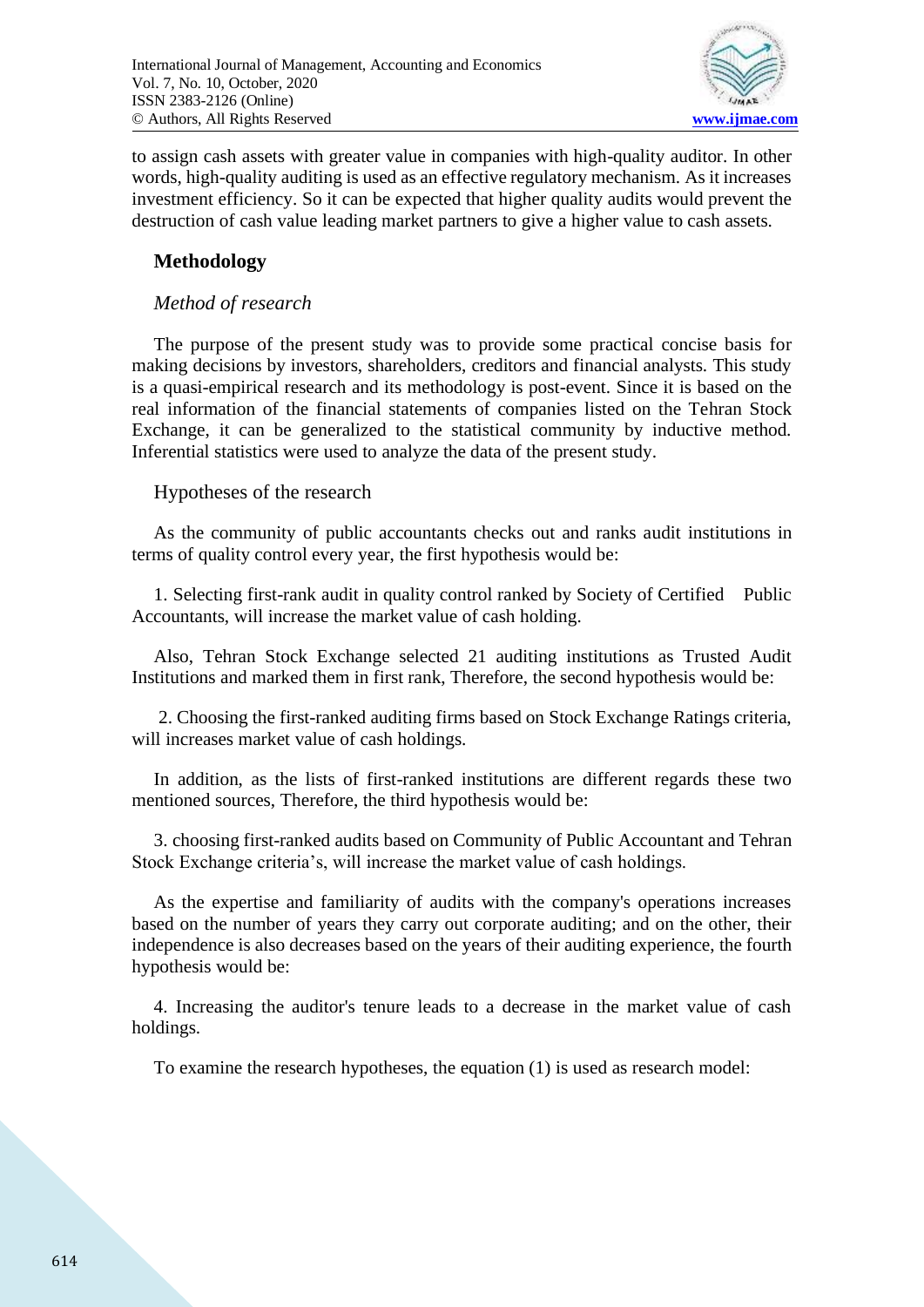

ExRet<sub>t</sub> =  $\alpha_0 + \alpha_1$ dcash  $_{it} + \alpha_2$ cityonlyt  $_{it} + \alpha_3$ cityonlyt $_{it} \times$ dcasht  $_{it}$ +  $\alpha_4$ jointleadert +  $\alpha_5$ jointleadert × dcasht  $_{it}$  +  $\alpha_6$ nationalonlyt  $_{it}$ +  $\alpha_7$ nationalonlyt × dcasht  $_{it}$  +  $\alpha_8$ tenure +  $\alpha_9$ tenure × dcasht  $_{it}$ +  $\alpha_{10}$ casht<sub>it</sub> +  $\alpha_{11}$ dassetst  $_{it}$  +  $\alpha_{12}$ ddividendst +  $\alpha_{13}$ dearningst  $_{it}$ +  $\alpha_{14}$ dinterestt  $_{it}$  +  $\alpha_{15}$ leveraget  $_{it}$  +  $\alpha_{16}$ leveraget  $\times$  dcasht<sub>it</sub> +  $\alpha_{17}$ netfinancingt <sub>it</sub>  $+ e$  (1)

*National only<sup>t</sup>* : Binary variable that takes the value one if an auditor is marked firstranked in quality control certified by IACPA ,and zero otherwise.

*City only<sup>t</sup>* : Binary variable that takes the value one if an auditor is marked first-ranked in quality control certified by Tehran Stock Exchange, and zero otherwise.

*Joint leadert*: Binary variable that takes the value one if an auditor is marked firstranked both in IACPA and Tehran Stock Exchange, and zero otherwise.

*Tenuret*: The number of years that accounting firm has audited the client's financial statements. *Tenure* is set to one in the initial year of an auditor-client relationship. Following Reichelt and Wang (2010), we use the natural log of *Tenure* (denoted as *Ln*(*Tenuret*)) in regression analyses.

*ExRet<sup>t</sup>* : Annual excess return of a firm relative to Fama and French's (1993) 25 size and book-to market portfolios over the 12-month period ending three months after the fiscal year-end.

*ΔCasht*: Change in cash plus marketable securities deflated by the market value of equity  $(ME_{t-1})$  of the firm at the end of the previous year.

*Casht*–1: Cash plus marketable securities at the end of the previous year deflated by the market value of equity  $(ME_{t-1})$  of the firm at the end of the previous year.

*ΔEarnings<sup>t</sup>* : Change in earnings before extraordinary items deflated by the market value of equity  $(ME_{t-1})$  of the firm at the end of the previous year.

*ΔAssets<sup>t</sup>* : Change in total assets (net of cash and marketable securities) deflated by the market value of equity  $(ME_{t-1})$  of the firm at the end of the previous year.

*ΔInterestt*: Change in interest expenses deflated by the market value of equity (*MEt*–1) of the firm at the end of the previous year.

*ΔDividends<sup>t</sup>* :Change in common dividends deflated by the market value of equity  $(ME<sub>t-1</sub>)$  of the firm at the end of the previous year.

*Leverage<sup>t</sup>* :Total debt (long-term debt plus debt in current liabilities) deflated by the sum of total debt and the market value of equity  $(ME_{t-1})$  of the firm at the end of the previous year.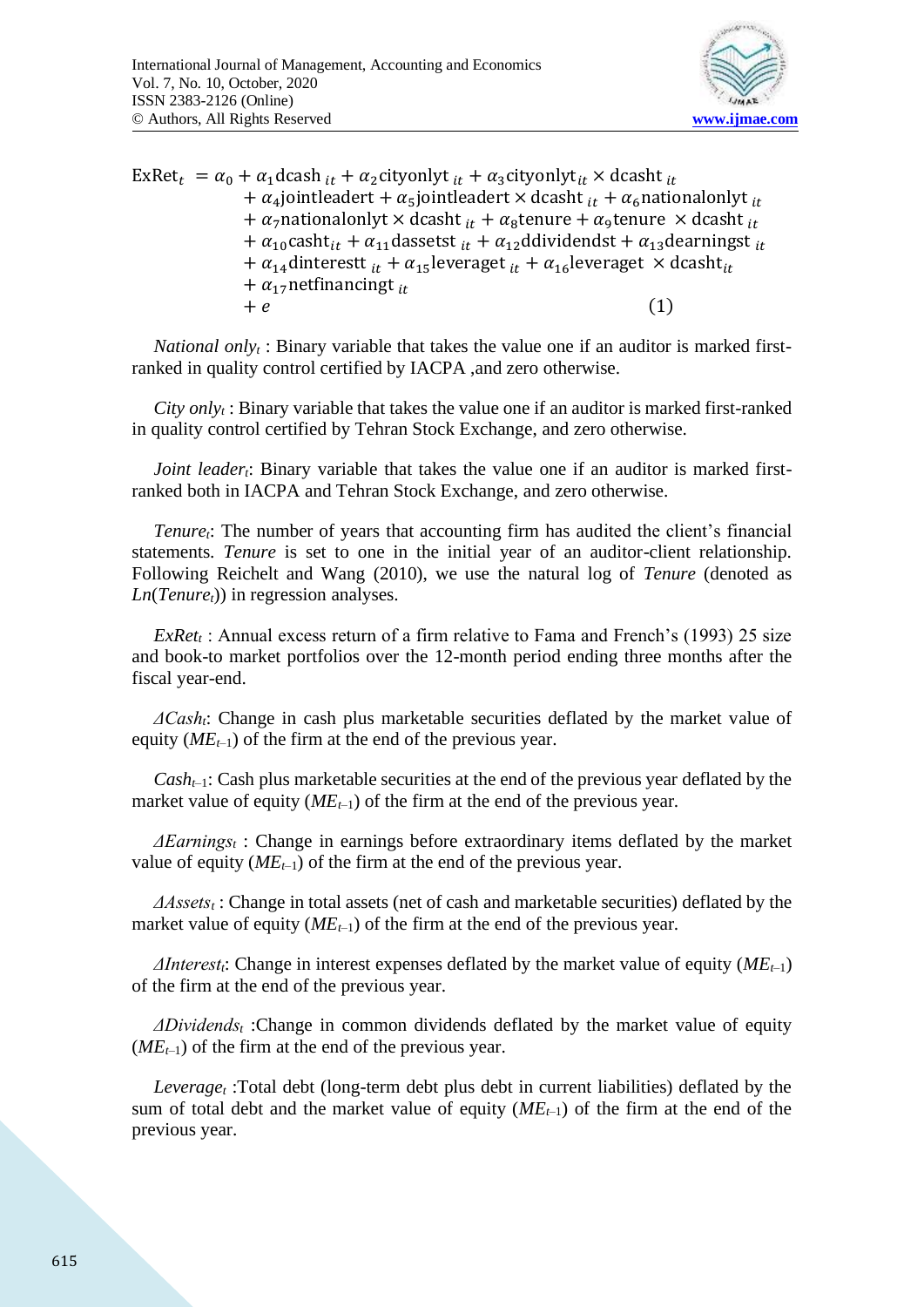

*Net Financing<sup>t</sup>* : The sum of net new equity issues and net new debt issues (long-term debt issuance minus long-term debt reduction) deflated by the market value of equity  $(ME_{t-1})$  of the firm at the end of the previous year.

*Sales Growth<sup>t</sup>* :The percentage growth in net sales from the previous year to the current year.

where, for firm i,  $\Delta Xt$  denotes the change in variable X from year  $t - 1$  to year t. The dependent variable, ExRett, is the annual excess return, which is defined as the stock return over the 12-month period ending three months after the fiscal year-end minus the benchmark portfolio return during the same period. The benchmark portfolio return is measured by the equally weighted average return of Fama and French's (1993) 25 size and book-to-market portfolios. The right-hand side of the equation includes change in cash holdings (ΔCasht), change in earnings (ΔEarningst), change in non-cash assets (ΔAssetstt), change in interest expenses (ΔInterestt), change in dividends (ΔDividendst), the cash balance at the end of the previous year (Casht–1), the leverage ratio (Leveraget), net equity and debt financing (Net Financingt), and the interaction terms of lagged cash and leverage with change in cash (Casht–1  $\times$   $\Delta$ Casht and Leveraget  $\times$   $\Delta$ Casht). All the explanatory variables except Leveraget are deflated by the market value of equity at the end of the previous year (MEt–1).

### Estimation of the research model

Based on the results of the F Limer and Hausman tests, the research model was estimated based on the panel data approach with constant effects. The F regression value, which indicates explanatory capability of the model, its probability is less than 0.01 and therefore, it could be said that at confidence level 99%, these two models are meaningful and valid. Considering the value of the Doorbin Watson statistic, it was 2.25 that reveals there is no autocorrelation between the residuals. Also, the coefficient of determination adjusted is 0.32 which indicates that 32 percent of the variation of the dependent variable is explained through the regression model as shown in table 1.

| Hausman test   |           |                     | F limer test      |           |                     | heteroskedasticity test |                     |  |
|----------------|-----------|---------------------|-------------------|-----------|---------------------|-------------------------|---------------------|--|
| D.F            | statistic | Meaningful<br>level | D.F               | statistic | Meaningful<br>level | statistic               | Meaningful<br>level |  |
| $\overline{L}$ | 52.78     | 0000                | 17485<br>$\infty$ | 4.22      | 0000                | 177.32                  | 0.0309              |  |

| Table 1 Result from heteroscedasticity test of the residuals |
|--------------------------------------------------------------|
|--------------------------------------------------------------|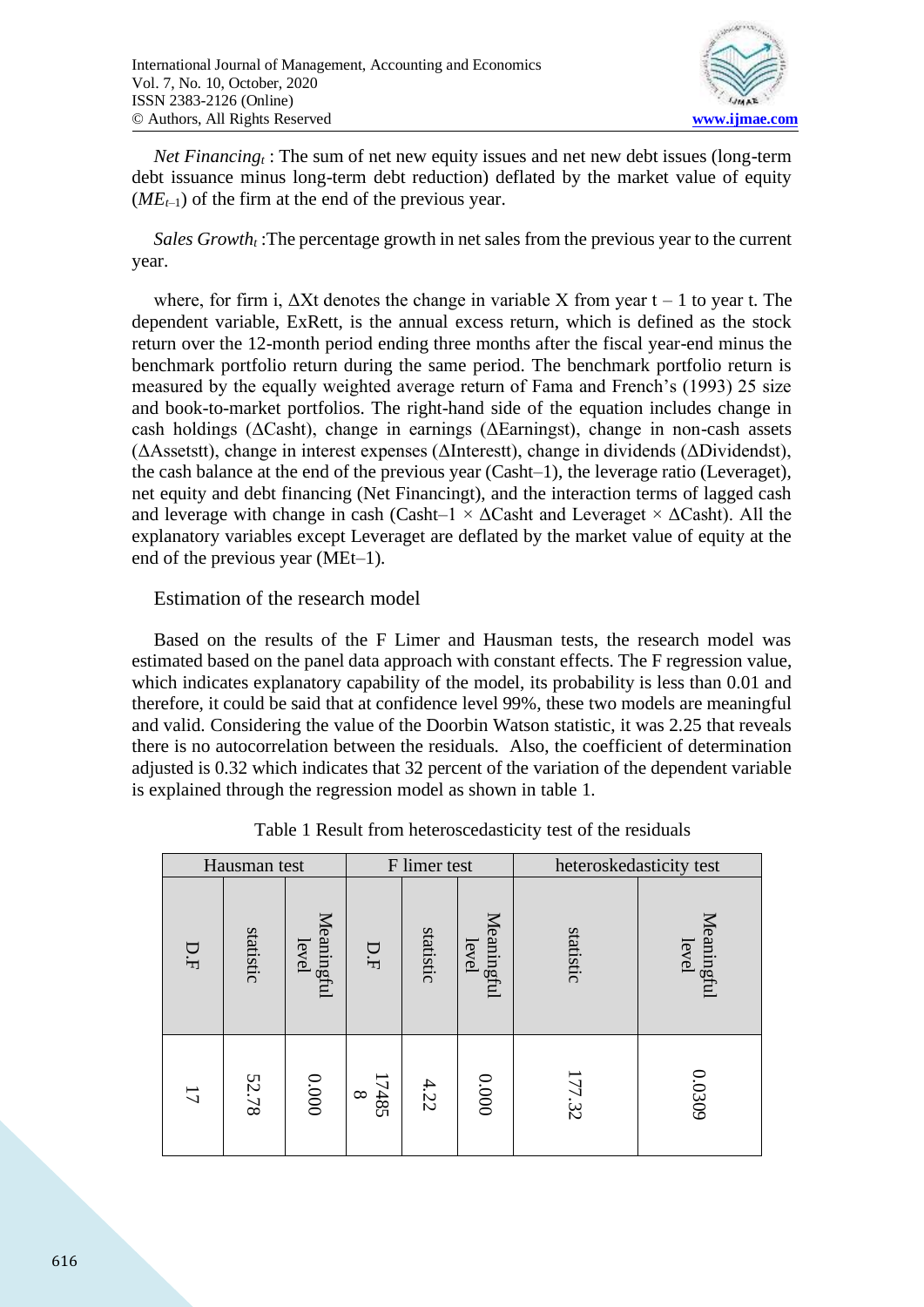

# **Findings**

As shown in Table 2 estimated coefficient for the variable "Interactive effect of Changes in cash and first-rank in IACPA "is 0.804568. It shows that the relationship between the two variables is positive. It means choosing high-rank audits in quality control certified by IACPA will raise the market value of cash and vice versa. Also, the significance level of 0.0000 indicates that with 95% confidence auditing firms which select first-ranked audits in quality control certified by IACPA, will increase the market value of cash holdings in the listed company stock Exchange of Tehran. So the first hypothesis of the research is not rejected.

| Variable                                                                                                                                      | Var                                  | $\alpha$ | t        | Estimated<br>coefficient |
|-----------------------------------------------------------------------------------------------------------------------------------------------|--------------------------------------|----------|----------|--------------------------|
| Changes in cash                                                                                                                               | $dcash_t$                            | 0.000    | 6.935    | 1.007                    |
| Fist-ranked certified by<br>public accountants<br>community                                                                                   | <b>CITY ONLYT</b>                    | 0.209    | 1.257    | 0.064                    |
| Interactive effect of<br>Changes in cash and Fist-<br>ranked certified by public<br>accountants community                                     | <b>CITY</b><br>ONLYTDCASHT           | 0.000    | 5.765    | 0.804                    |
| Fist-ranked certified by<br>public accountants<br>community and the<br><b>Tehran Stock Exchange</b>                                           | <b>JOINT LEADERT</b>                 | 0.685    | 0.404    | 0.025                    |
| Interactive effect of<br>changes in cash and Fist-<br>ranked certified by public<br>accountants community<br>and the Tehran Stock<br>Exchange | <b>JOINT LEADET</b><br><b>DCASHT</b> | 0.014    | 2.448    | 0.755                    |
| Fist-ranked certified by<br><b>Tehran Stock Exchange</b>                                                                                      | NATIONAL ONLYT                       | 0.018    | 2.365    | 0.064                    |
| Interactive effect of<br>Changes in cash and Fist-<br>ranked certified by Tehran<br><b>Stock Exchange</b>                                     | <b>NATIONAL</b><br>ONLYTDCASHT       | 0.000    | 3.537    | 0.446                    |
| Auditor tenure                                                                                                                                | <b>TENURE</b>                        | 0.127    | 1.526    | 0.024                    |
| Interactive effect of<br>Changes in cash and<br>Auditor tenure                                                                                | <b>TENURE DCASHT</b>                 | 0.120    | $-1.553$ | $-0.106$                 |
| Cash holding                                                                                                                                  | <b>CASHT</b>                         | 0.389    | 0.861    | 0.231                    |
| Change in total assets                                                                                                                        | <b>DASSETST</b>                      | 0.004    | 2.835    | 0.045                    |
| Change in dividend                                                                                                                            | <b>DDIVIDENDST</b>                   | 0.003    | 2.906    | 0.270                    |

### Table 2 Results of estimation the research model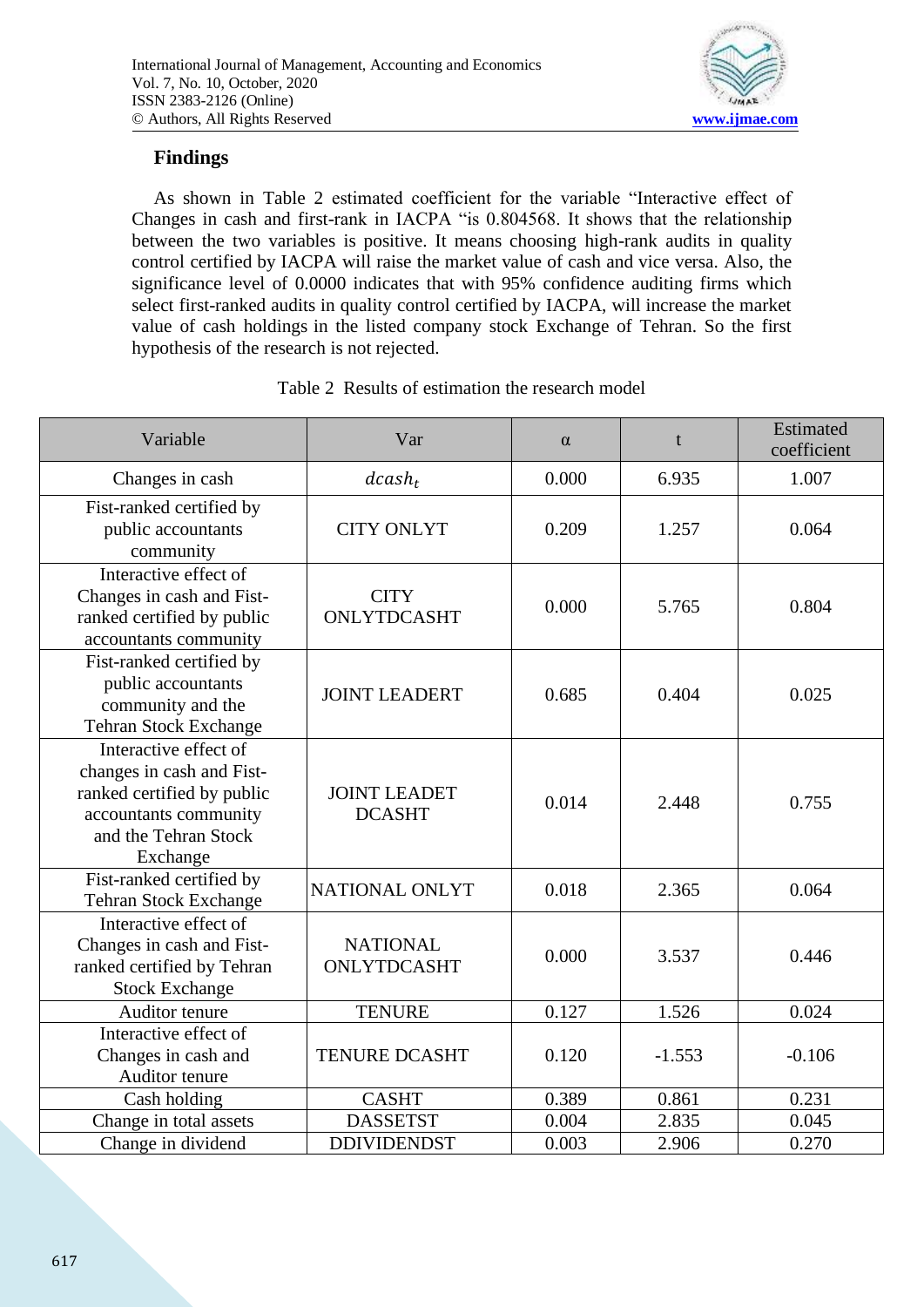

| Variable                                                                  | Var               | $\alpha$      |          | Estimated<br>coefficient |
|---------------------------------------------------------------------------|-------------------|---------------|----------|--------------------------|
| Change in net earnings                                                    | <b>DEARNINGST</b> | 0.182         | $-1.333$ | $-0.038$                 |
| Change in benefit cost                                                    | <b>DINTERESTT</b> | 0.230         | $-1.199$ | $-0.062$                 |
| <b>Financial Leverage</b>                                                 | <b>LEVERAGET</b>  | 0.000         | $-6.657$ | $-0.062$                 |
| Interactive effect of<br>changes in cash and<br><b>Financial Leverage</b> | LEVERAGETDCAST    | 0.884         | 0.145    | 0.001                    |
| Net financing                                                             | NETFINANCINGT     | 0.646         | $-0.458$ | $-0.001$                 |
| Intercept                                                                 |                   | 0.022         | $-2.286$ | $-0.146$                 |
| F                                                                         | Meaningful of F   | D.W statistic |          | $R^2$                    |
| 2.12                                                                      | 0.00              | 2.25          |          | 0.32                     |

The estimated coefficient for the variable" interactive effect of changes in cash and first-rank certified by Tehran Stock Exchange equals 0.446 (see table 2) indicate a positive relationship between first-rank certified by Tehran Stock Exchange and market value of cash holding statistically. Also considering that the significance level calculated for the mentioned variable equals 0.0004, so it could be said at a 95% confidence level that choosing auditing institutions as first-rank based on the Tehran Stock Exchange rating criteria, will increase the market value of cash holding. Therefore, second hypothesis of the research is accepted. The third hypothesis of the research also accepted at the confidence level 95%. Because estimated coefficient for the variable" interactive effect of changes in cash and first-rank certified by both IACPA and the Tehran Stock Exchange" equals 0.7553. This indicates a positive relationship between the two mentioned variables statistically. So when entities choose auditing institutions that certified first-rank by IACPA and Tehran Stock Exchange, the market value of cash holding will increase and vice versa. The estimated coefficient for the variable "interactive effect of changes in cash and auditor tenure" is -0.1066 and the significance level calculated for the mentioned variable is 0.1273. So there is no meaningful relationship between them statistically then the fourth hypothesis of the research is rejected.

### **Discussion and Conclusions**

According to the first hypothesis of the research, the market value of cash holding in companies which choose first rank auditing institutions will increase and, therefore, investors who want to buy or maintain shares of companies examined by first-ranked auditing institutions certified by IACPA, allocate higher worth to the amount of cash disclosed. In turn, auditing performed by these institutions decreases company liquidity risk. On the other, high-quality auditing, such as auditing done by first-ranked institutions certified by IACPA, can better resolve agency conflict, reduce related information

asymmetry and improve investment efficiency by encouraging their clients to allocate more cash resources in the company. Therefore, there is more probability that investors allocate higher value to cash assets.

Investors and stockholders, and others who consider audit quality as an important measure for the purchase and sale of shares, believe companies with first-rank auditing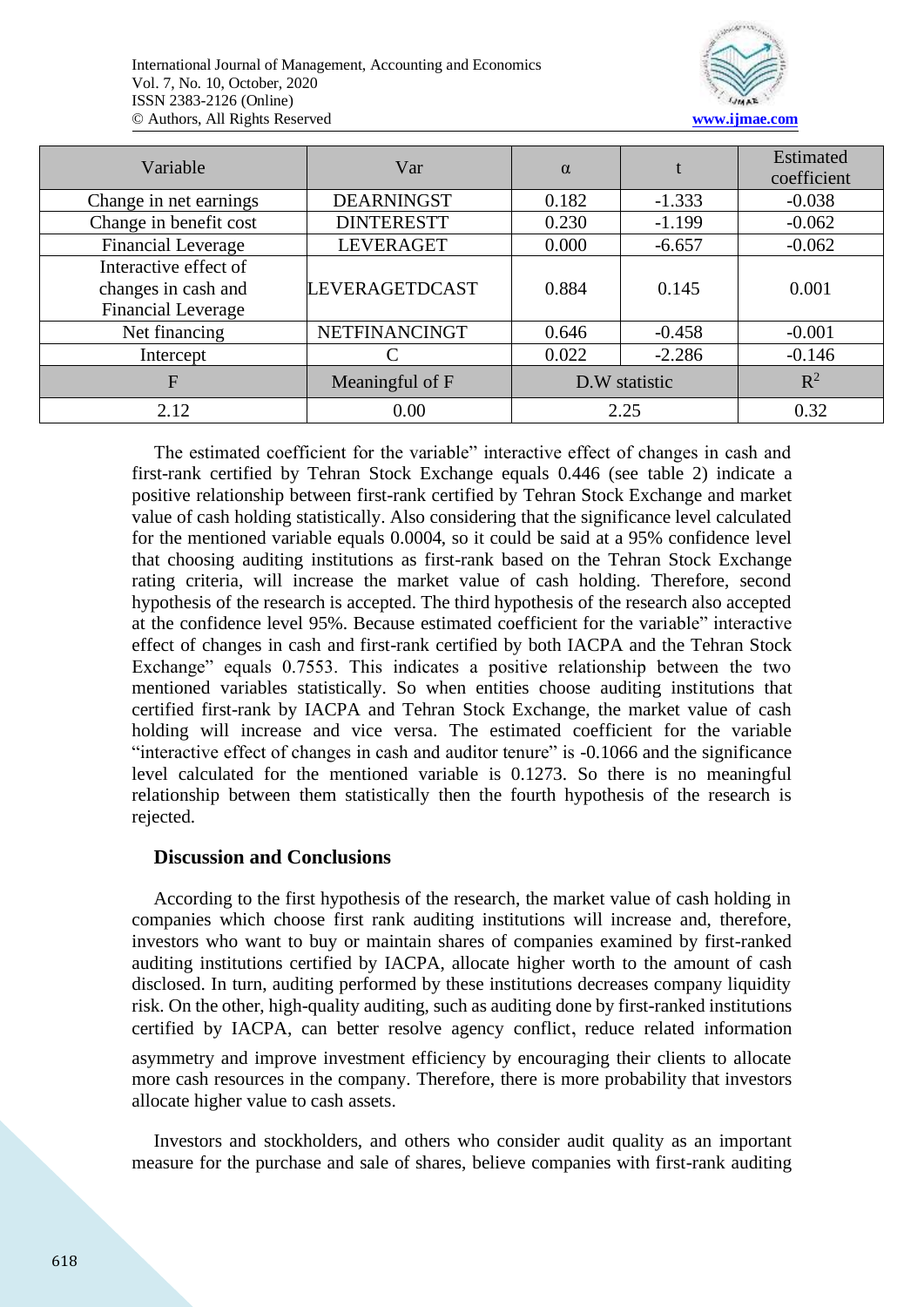

institutions certified by Tehran Stock Exchange have higher value and less risk. In their view, maintenance risk and inefficient use of cash by these companies have minimized due to investigation financial statements by a trusted individual of Stock Exchange. So they allocate higher value to cash. As a result, higher quality audits prevent the destruction of cash value.

First-ranked audits in quality certified by both Tehran Stock Exchange and IACPA report disadvantages of internal control and alert board of directors of the company or foreign investors. This role of auditors causes more efficient use of cash. When managers are motivated to maximize the company's short-term earnings performance, investigation of financial statements by this institutions, marked as first-ranked by IACPA and Tehran Stock Exchange, provide a timely internal control system and corrector information for the management which facilitates the anticipation of future cash flows and the monitoring of cash management. Performing this kind of auditing also improves the effectiveness of internal control systems which facilitate optimum managerial decisions and subsequently increase the market value of the corporate.

The results of testing 4th hypothesis of the research revealed that an increase in the auditor's tenure period will not result in the devaluation of the cash market of the listed companies in the Tehran Stock Exchange. In addition, the results showed that the relationship between the auditor's tenure and the market value of the cash is negative. In shareholders' opinion, the longer the auditor will review the company's financial statements, the independence of the auditor, especially apparent independence, would be declined. And as a result, the risk of keeping and inefficient use of cash increase and, the market value of the cash will decrease.

### **References**

- Alimov, A. (2014). Product Market Competition and the Value of Corporate Cash: Evidence from Trade Liberalization. *Journal of Corporate Finance*, 25: 122–139.
- Ashbaugh-Skaife, H., D. Collins, & W. Kinney Jr. (2007). The Discovery and Reporting of Internal Control Deficiencies prior to SOX-Mandated Audits. *Journal of Accounting and Economics,* 44 (1-2): 166–192.
- Ashbaugh-Skaife, H., D. Collins, W. Kinney Jr., & R. LaFond. (2008). The Effect of SOX Internal Control Deficiencies and their Remediation on Accrual Quality. *The Accounting Review*, 83 (1): 217-250.
- Balsam, S., J. Krishnan, & J. Yang. (2003). Auditor Industry Specialization and Earnings Quality. Auditing: *A Journal of Practice and Theory*, 22 (2): 71–97.
- Basu, S. (1997). The Conservatism Principle and the Asymmetric Timeliness of Earnings. *Journal of Accounting and Economics*, 24 (1): 3–37.
- Bates, T., K. Kahle, & R. Stulz. (2009). Why do U.S. Firms Hold so much more Cash than they used to?. *Journal of Finance,* 64 (5): 1985–2021.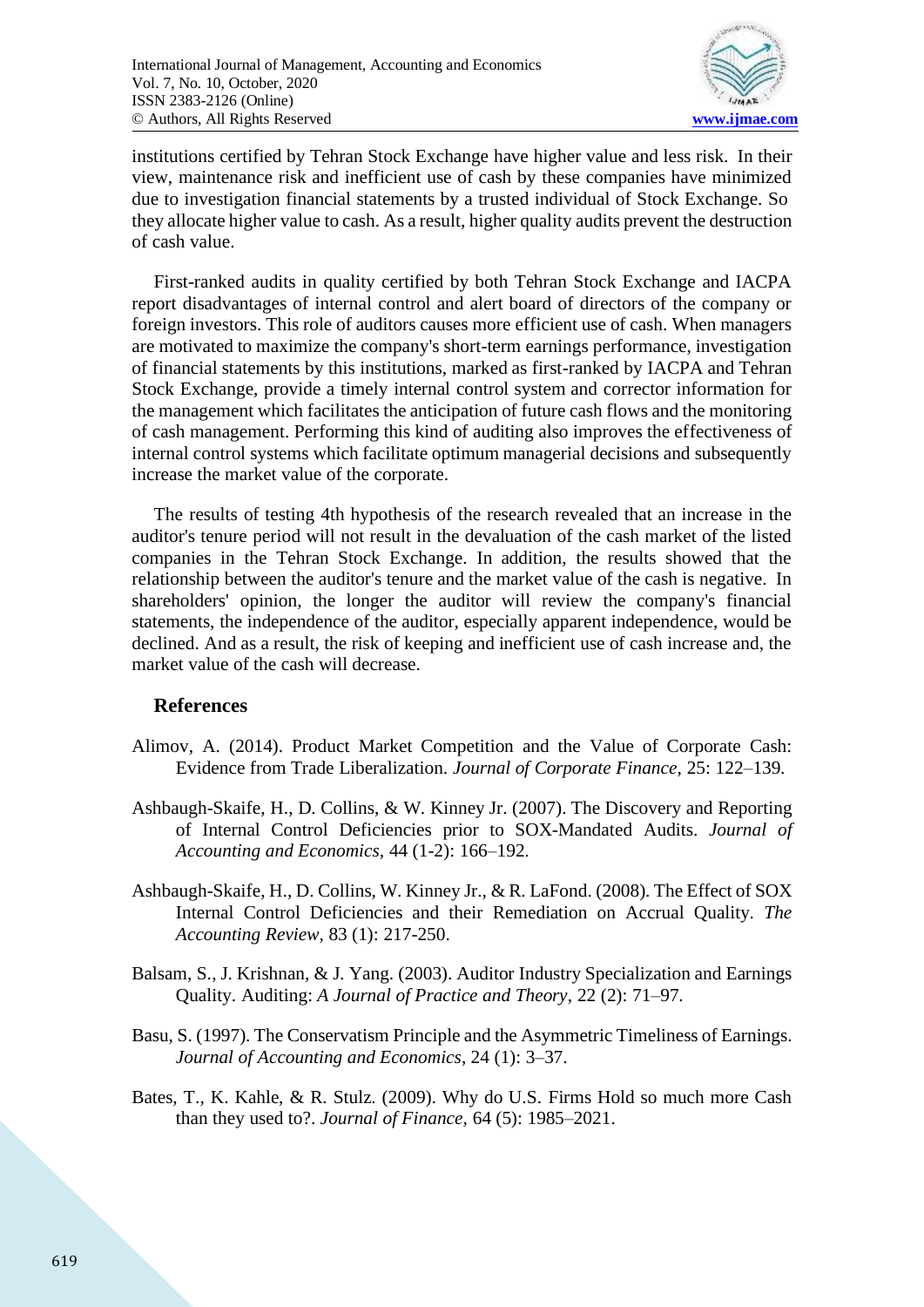

- Bushman, R., and R. Indjejikian. (1993). Accounting Income, Stock Price, and Managerial Compensation. *Journal of Accounting and Economics,* 16 (1-3): 3–23.
- Dittmar, A., and J. Mahrt-Smith. (2007). Corporate Governance and the Value of Cash Holdings. *Journal of Financial Economics,* 83 (3): 599–634.
- Doyle, J., W. Ge, and S. McVay. (2007). Accruals Quality and Internal Control over Financial Reporting. *The Accounting Review,* 82 (5): 1141-1170.
- Dunn, K., and B. Mayhew. (2004). Audit Firm Industry Specialization and Client Disclosure Quality. *Review of Accounting Studies*, 9 (1): 35–58.
- Engel, E., E. Gordon, and R. Hayes. (2002). The Roles of Performance Measures and Monitoring in Annual Governance Decisions in Entrepreneurial Firms. *Journal of Accounting Research*, 40 (2): 485–518.
- Faulkender, M., and R. Wang. (2006). Corporate Financial Policy and the Value of Cash. *Journal of Finance,* 61 (4): 1957–1990.
- Feng, M., C. Li, and S. McVay. (2009). Internal Control and Management Guidance. *Journal of Accounting and Economics,* 48 (2-3): 190–209.
- Francis, J. R., X. Martin. (2010). Acquisition Profitability and Timely Loss Recognition. *Journal of Accounting and Economics,* 49: 161–178.
- Fresard, L., and C. Salva. (2010). The Value of Excess Cash and Corporate Governance: Evidence from US cross-listings. *Journal of Financial Economics*, 98 (2): 359–384.
- Gompers, P., J. Ishii, and A. Metrick. (2003). Corporate Governance and Equity Prices. *Quarterly Journal of Economics,* 118(1): 107–155.
- Harford, J. (1999). Corporate Cash Reserves and Acquisitions. *Journal of Finance,* 54 (6): 1969–1997.
- Harford, J., S. A. Mansi, and W. F. Maxwell. (2008). Corporate Governance and Firm Cash Holdings in the US. *Journal of Financial Economics,* 87 (3): 535–555.
- Huang, P., and Y. Zhang. (2012). Does Enhanced Disclosure really Reduce Agency Costs? Evidence from the Diversion of Corporate Resources. *The Accounting Review*, 87 (1): 199–229.
- Jensen, M.C. (1986). The Agency Costs of Free Cash Flow: Corporate Finance and Takeovers. *American Economic Review,* 76 (2): 323–329.
- Johnson, S., R. La Porta, F. Lopez-de-Silanes, and A. Shleifer. (2000), Tunneling. *American Economic Review,* 90: 22–27.
- Khan, M., and R. Watts. (2009). Estimation and Empirical Properties of a Firm-year Measure of Accounting Conservatism. *Journal of Accounting and Economics*, 48 (2-3) 132–150.